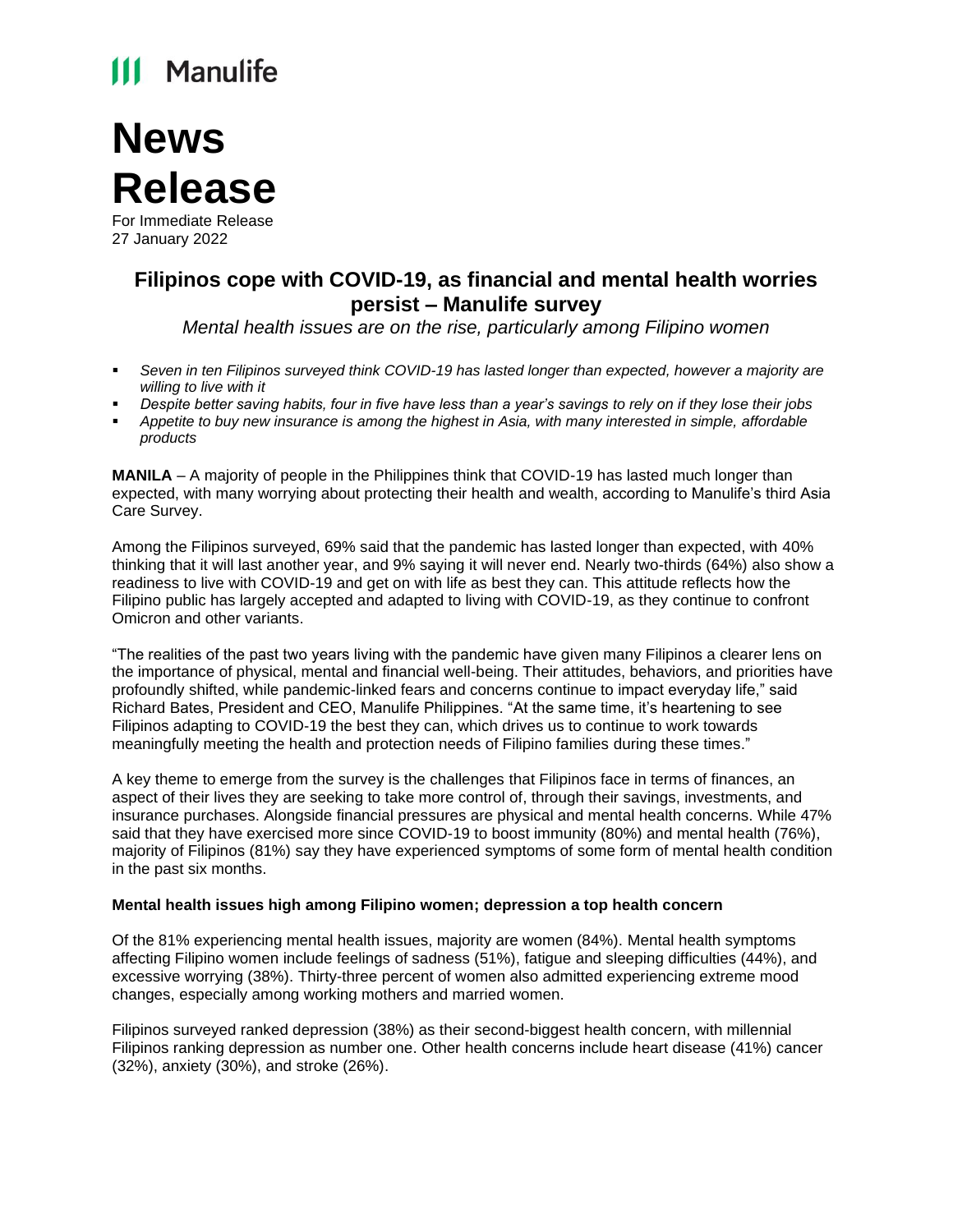## **111 Manulife**

Burnout is also a new health concern mentioned by Filipinos in the survey due to COVID-19, citing worries about taking care of their family, finances, work, and health and well-being.

"Amid many uncertainties and anxieties about finances, health and the future, women in the Philippines appear to have borne the brunt of the COVID-19 pandemic and its impact," said Bates. "We continue to support them by helping sustain their health and well-being, and empower them to make healthier choices. Through our tailored products like HealthFlex, our highly customizable life and health insurance solution, we can provide them the affordability, accessibility and flexibility they need."

A third of respondents from the Philippines also noted other concerns about COVID-19, which include the local economy taking a long time to recover (34%), high medical costs (31%), lack of insurance to protect themselves and their family (23%), family healthcare burden (23%), and worsening mental health (20%).

#### **Drop in income and savings, despite better saving habits**

COVID-19 has hit Filipinos' personal finances hard, with more than half of those surveyed (55%) saying their monthly income has reduced and with nearly 1 in 5 (17%) saying they lost their jobs during the pandemic. This has resulted in a drop in savings, with 79% of respondents saying their savings would only last for a year or less. But they have sought to act on these declines by taking more control of their finances – and their expenses.

To mitigate further financial risk, 29% said they had cut back on unnecessary or big-ticket expenses, while 20% opted to invest. In addition, 25% of them also said they had started their own business in addition to their full-time or part-time job to make up for lost income.

"The pandemic has impacted Filipinos' view of financial security, sharpening their focus on how to alleviate their situation, cutting back on expenditure, and looking for longer-term solutions that protect themselves and their families," said Melissa Henson, Chief Marketing Officer, Manulife Philippines. "Since the pandemic, Manulife has also provided our customers and communities with more affordable life insurance protection, and have enhanced our technology platforms like our mobile-optimized customer website, Manulife Online, to better serve their needs."

#### **Stronger appetite for insurance among Filipinos**

Despite the country's low overall insurance penetration of 2.3%,<sup>1</sup> 91% of Filipinos surveyed recognize the importance of insurance, higher than any other market in the region and well above the regional average at 69%. In addition, 88% say that retirement planning is important because of COVID-19, the highest in the region.

In terms of their intention to buy new and additional insurance, 86% of Filipinos surveyed said they plan to buy insurance in the next 12 months. The types of insurance products that are of particular interest are hospitalization (37%), health and life (both at 34%). When buying insurance, 76% stated that they are looking for simple insurance products that can be purchased online and may be more affordable.

The Manulife Asia Care Survey was conducted in November 2021 via online self-completed questionnaires in eight markets, namely: mainland China, Hong Kong, Indonesia, Japan, Malaysia, Philippines, Singapore, and Vietnam. A total of 8,276 people participated, aged 25 to 60 years old, with 1,043 people from the Philippines. Respondents included insurance owners and non-insurance owners who intend to purchase.

**---END---**

#### **About Manulife Philippines**

<sup>1</sup> Premiums as a percentage of GDP in the first quarter of 2021 <https://www.philstar.com/business/2021/09/07/2125287/insurance-takes-record-23-gdp>